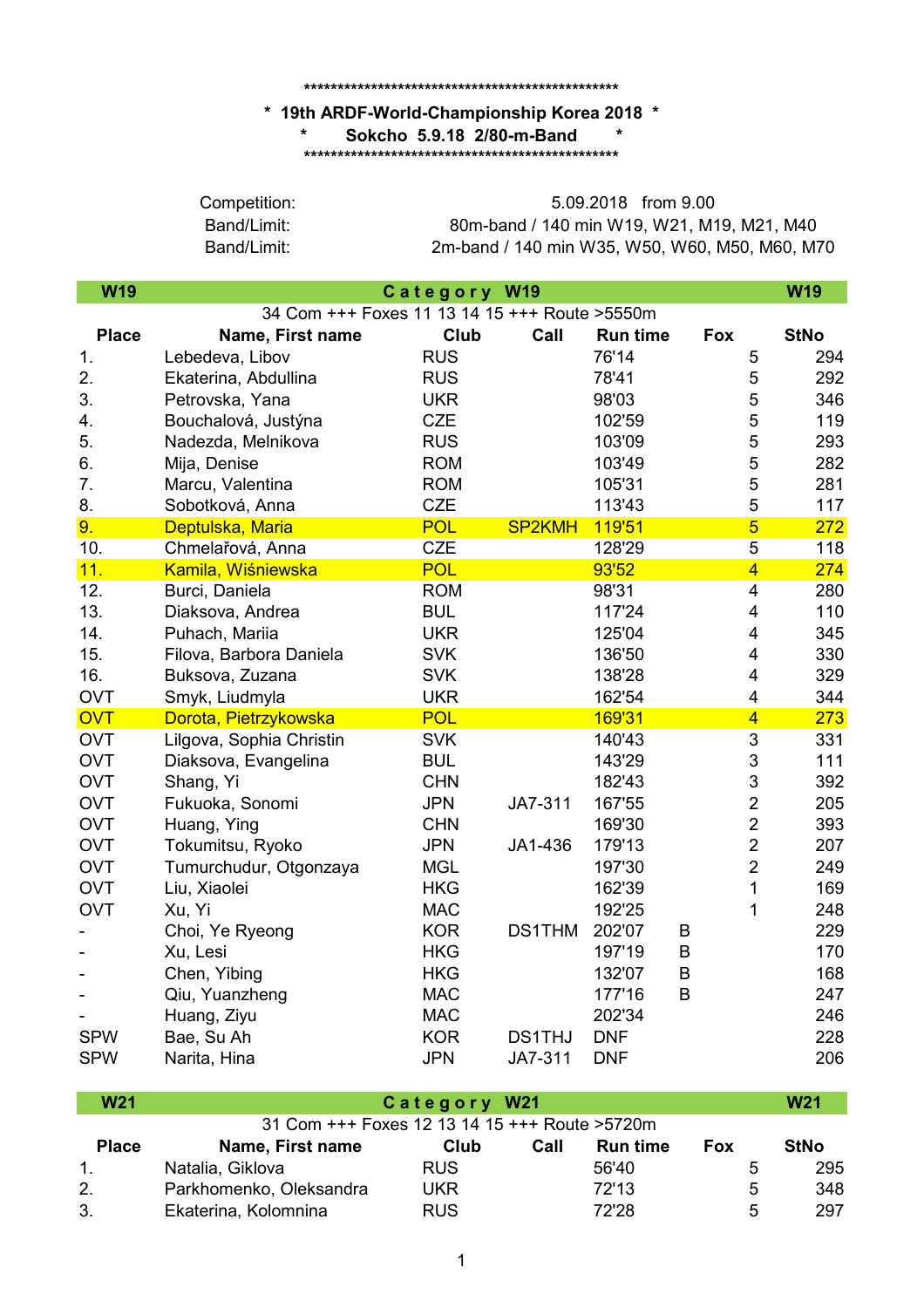| 4.         | Herashchenko, Dianora  | <b>GER</b> |        | 72'44      |   | 5                         | 159 |
|------------|------------------------|------------|--------|------------|---|---------------------------|-----|
| 5.         | Fučíková, Hana         | <b>CZE</b> |        | 76'25      |   | 5                         | 123 |
| 6.         | Léharová, Alžběta      | <b>CZE</b> |        | 78'13      |   | 5                         | 121 |
| 7.         | Huberman, Lori         | <b>USA</b> |        | 84'47      |   | 5                         | 375 |
| 8.         | Macinska, Jana         | <b>SVK</b> |        | 86'30      |   | 5                         | 333 |
| 9.         | Marynchenko, Mariana   | <b>UKR</b> |        | 86'58      |   | 5                         | 349 |
| 10.        | Nadezhda, Nakvose      | <b>RUS</b> |        | 87'00      |   | 5                         | 296 |
| 11.        | Nychyporuk, Elvira     | <b>UKR</b> |        | 93'37      |   | 5                         | 350 |
| 12.        | Liang, Jiamin          | <b>CHN</b> |        | 97'01      |   | 5                         | 397 |
| 13.        | Berse, Kathrin         | <b>GER</b> |        | 97'15      |   | 5                         | 158 |
| 14.        | Bžatková, Kateřina     | <b>CZE</b> |        | 98'13      |   | 5                         | 122 |
| 15.        | Toporova, Lubica       | <b>SVK</b> |        | 103'00     |   | 5                         | 334 |
| 16.        | Mija, Maria            | <b>ROM</b> |        | 104'36     |   | 5                         | 413 |
| 17.        | Radi, Nina             | <b>SLO</b> | S57ONR | 105'42     |   | 5                         | 322 |
| 18.        | Kosutova, Katarina     | <b>SVK</b> |        | 106'53     |   | 5                         | 332 |
| 19.        | Diaksova, Antoaneta    | <b>BUL</b> |        | 115'10     |   | 5                         | 112 |
| 20.        | Mariia, Panchuk        | <b>HKG</b> |        | 123'19     |   | 5                         | 172 |
| 21.        | Ye, Qiaojian           | <b>HKG</b> |        | 129'58     |   | 5                         | 378 |
| 22.        | Zhang, Tingyu          | <b>CHN</b> |        | 138'01     |   | 4                         | 398 |
| 23.        | Sokolović, Hana        | <b>CRO</b> |        | 111'56     |   | $\overline{2}$            | 114 |
| <b>OVT</b> | Sato, Arisa            | <b>JPN</b> | JP7QHB | 146'30     |   | 4                         | 209 |
| <b>OVT</b> | Tsengel, Odgerel       | <b>MGL</b> |        | 161'01     |   | $\ensuremath{\mathsf{3}}$ | 250 |
| <b>OVT</b> | Zharylkassyn, Aidana   | <b>KAZ</b> |        | 191'47     |   | 3                         | 387 |
| <b>OVT</b> | Liu, Jiawei            | <b>CHN</b> |        | 159'25     |   | 1                         | 396 |
|            | Mejevaia, Ninel        | <b>AUS</b> |        | 139'16     | B |                           | 105 |
|            | Nurymzhanova, Saltanat | <b>KAZ</b> |        | 131'35     | B |                           | 388 |
|            | Chen, Zhijun           | <b>HKG</b> |        | 77'17      |   |                           | 171 |
| <b>SPW</b> | Bando, Maya            | <b>JPN</b> | JJ5GVX | <b>DNF</b> |   |                           | 208 |

**W35 W35 C a t e g o r y W35 Place Name, First name Club Call Run time Fox StNo** 1. Victoriia, Golubeva RUS 89'36 5 313 2. Irina, Platonova RUS 92'06 5 312 3. Svetlana, Godunova RUS R5VBU 117'14 5 315 4. Kulicka, Agata Anna POL SQ5AXK 117'30 5 275 5. Baasanjav, Badmaarag MGL 125'25 5 252 6. Manea, Ramona ROM YO7MAE 126'03 5 283 7. Daudaravičienė, Vita LTU 134'28 5 241 8. Lee, Sun Yi KOR DS1IYZ 119'49 4 231 9. Ye, Haiyan CHN 134'43 3 404 10. Skropne, Szuromi Eva HUN 136'22 3 179 11. Kusakabe, Asami JPN JR2TBR 138'00 3 210 12. Mija, Eliana ROM 135'38 2 284 OVT Mezhevaya, Alla USA 142'06 4 376 OVT Shaqdarjav, Odonchimeg MGL 145'53 3 251 OVT Luvsan, Odmaa MGL 153'05 3253 OVT Yu, Shanxiu CHN CHN 154'44 1 402 OVT Sun, Haixia CHN 164'20 1 403 OVT Tuksar, Jelena CRO 227'55 1 115 Lee, Sang Rea **KOR** DS1THK 144'38 232 SPW Kang, Yu Mi KOR DS1TJZ DNF 230 20 Com +++ Foxes 1 3 4 5 +++ Route >5490m

**W50 W50 C a t e g o r y W50**

9 Com +++ Foxes 2 3 5 +++ Route >4730m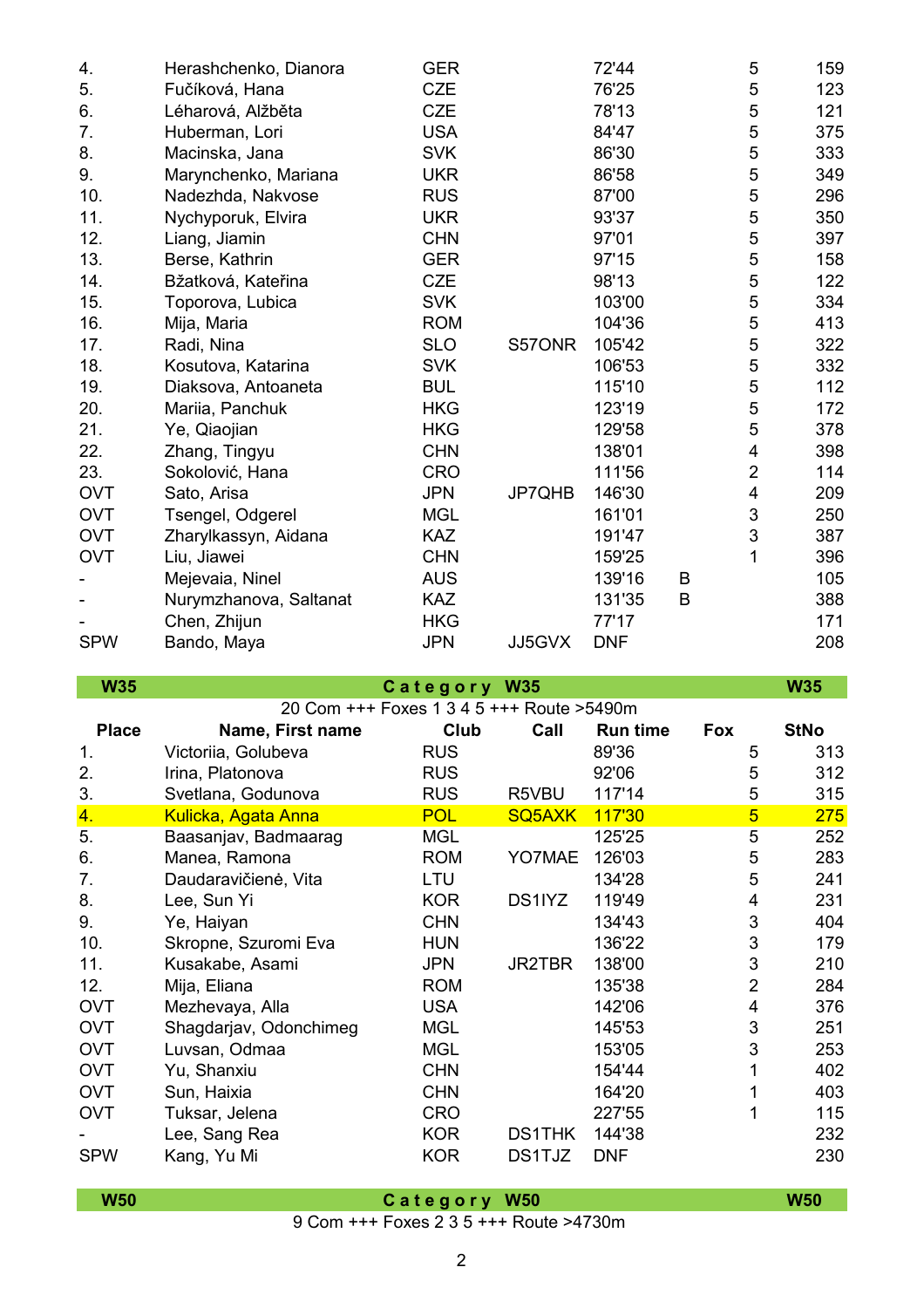| <b>Place</b> | Name, First name                              | Club                     | Call          | <b>Run time</b>  | <b>Fox</b> |                         | <b>StNo</b> |
|--------------|-----------------------------------------------|--------------------------|---------------|------------------|------------|-------------------------|-------------|
| 1.           | Šrůtová, Marcela                              | <b>CZE</b>               |               | 82'37            |            | 4                       | 124         |
| 2.           | Roethe, Brigitte                              | <b>GER</b>               |               | 114'12           |            | 4                       | 162         |
| 3.           | Drews, Brigitte                               | <b>GER</b>               | DL7AFJ        | 119'52           |            | 4                       | 161         |
| 4.           | Skřivanová, Dagmar                            | <b>CZE</b>               |               | 133'04           |            | 4                       | 125         |
| 5.           | Radics, Anna Maria                            | <b>HUN</b>               |               | 129'15           |            | 3                       | 180         |
| <b>OVT</b>   | Deng, Keli                                    | <b>CHN</b>               |               | 157'35           |            | $\overline{\mathbf{4}}$ | 408         |
| <b>OVT</b>   | Kim, Bong Ki                                  | <b>KOR</b>               | DS1HBM        | 208'56           |            | $\overline{2}$          | 233         |
|              | Miwa, Naomi                                   | <b>JPN</b>               | JA2-347       | 114'00           | B          |                         | 211         |
| <b>DSQ</b>   | Elena, lakovleva                              | <b>RUS</b>               |               | 130'00           |            | 4                       | 314         |
| <b>W60</b>   |                                               | Category W60             |               |                  |            |                         | <b>W60</b>  |
|              | 12 Com +++ Foxes 3 4 5 +++ Route > 5130m      |                          |               |                  |            |                         |             |
| <b>Place</b> | Name, First name                              | <b>Club</b>              | Call          | <b>Run time</b>  | <b>Fox</b> |                         | <b>StNo</b> |
| 1.           | Hornyai, Piroska Laszlon                      | <b>HUN</b>               |               | 98'40            |            | 3                       | 181         |
| 2.           | Voráčková, Eliška                             | <b>CZE</b>               |               | 113'47           |            | 3                       | 126         |
| 3.           | Garpestad, Karin                              | <b>NOR</b>               | LA8UW         | 116'18           |            | 3                       | 263         |
| 4.           | Lee, Sang Ran                                 | <b>KOR</b>               | <b>DS1RUP</b> | 127'29           |            | 3                       | 235         |
| 5.           | Andersen, Hege                                | <b>NOR</b>               |               | 115'25           |            | $\overline{2}$          | 262         |
| <b>OVT</b>   | Bromer, Ruth                                  | <b>USA</b>               | WB4QZG        | 142'00           |            | 3                       | 377         |
| <b>OVT</b>   | Látalová, Alexandra                           | <b>CZE</b>               |               | 141'43           |            | $\overline{2}$          | 127         |
| <b>OVT</b>   | Yamagami, Yoshiko                             | <b>JPN</b>               | JQ1LCW        | 161'53           |            | $\overline{2}$          | 213         |
| <b>OVT</b>   | Templeton, Jenelle                            | <b>AUS</b>               | VK3FJTE       | 166'21           |            | $\overline{2}$          | 106         |
| <b>OVT</b>   | Galina, Gulieva                               | <b>RUS</b>               | UA3AIH        | 192'25           |            | $\overline{2}$          | 316         |
| <b>OVT</b>   | Bang, Shi Lee                                 | <b>KOR</b>               | HL4GWK        | 228'23           |            | $\overline{2}$          | 234         |
| <b>SPW</b>   | Kai, Kazue                                    | <b>JPN</b>               | JK6XEY        | <b>DNF</b>       |            |                         | 212         |
|              |                                               |                          |               |                  |            |                         | M19         |
|              |                                               |                          | M19           |                  |            |                         |             |
| M19          | 30 Com +++ Foxes 11 12 14 15 +++ Route >6220m | Category                 |               |                  |            |                         |             |
| <b>Place</b> | Name, First name                              | Club                     | Call          | <b>Run time</b>  | <b>Fox</b> |                         | <b>StNo</b> |
| 1.           | Šrom, Dominik                                 | <b>CZE</b>               |               | 66'30            |            | 5                       | 130         |
| 2.           | Karpovych, Fedir                              | <b>UKR</b>               |               | 67'24            |            | 5                       | 351         |
| 3.           | David, Tomáš                                  | <b>CZE</b>               |               | 67'58            |            | 5                       | 129         |
| 4.           | Kinc, Martin                                  | <b>CZE</b>               |               | 71'09            |            | $\mathbf 5$             | 128         |
| 5.           | Mija, Tiberiu                                 | <b>ROM</b>               |               | 71'25            |            | 5                       | 278         |
| 6.           | Jurcik, Tomas                                 | <b>SVK</b>               |               | 83'41            |            | 5                       | 323         |
| 7.           | Vyacheslav, Kotov                             | <b>RUS</b>               |               | 86'34            |            | 5                       | 291         |
| 8.           | Denysenko, Dmytro                             | <b>UKR</b>               |               | 86'46            |            | 5                       | 353         |
| 9.           | Ishchenko, Dmytro                             | <b>UKR</b>               |               | 88'51            |            | 5                       | 352         |
| 10.          | Nikita, Ivanov                                | <b>RUS</b>               |               | 91'11            |            | 5                       | 288         |
| 11.          | Racko, Lukas                                  | <b>SVK</b>               |               | 91'27            |            | 5                       | 325         |
| 12.          | Zöller, Simon                                 | <b>GER</b>               |               | 108'55           |            | 5                       | 146         |
| 13.          | Sandu, Teodor                                 | <b>ROM</b>               |               | 109'35           |            | $\,$ 5 $\,$             | 277         |
| 14.          | Liu, Yakun                                    | <b>CHN</b>               |               | 111'33           |            | $\sqrt{5}$              | 390         |
| 15.          | Nosal, Michal                                 | <b>SVK</b>               |               | 124'26           |            | $\mathbf 5$             | 324         |
| 16.          | Chivulescu, Matei                             | <b>ROM</b>               |               | 127'10           |            | 5                       | 276         |
| 17.          | Olsen, Simen                                  | <b>NOR</b>               |               | 114'48           |            | 4                       | 257         |
| 18.          | Dmitrii, Melnikov                             | <b>RUS</b>               |               | 115'38           |            | 4                       | 290         |
| 19.          | Taniguchi, Mizuki                             | <b>JPN</b>               | JJ1CBS        | 134'36           |            | 4                       | 189         |
| 20.<br>21.   | Tsenkov, Tsenko<br>Haring, Tomislav           | <b>BUL</b><br><b>SLO</b> | S55TH         | 139'59<br>117'06 |            | 4<br>3                  | 107<br>317  |

22. Semenov, Andrey KAZ 124'13 3 385<br>23. Guan. Weivan MAC 92'38 2 242 23. Guan, Weiyan MAC 92'38 2 242 Wang, Yuhui 25. Seiitkul, Dinmukhammed KAZ 136'16 2 386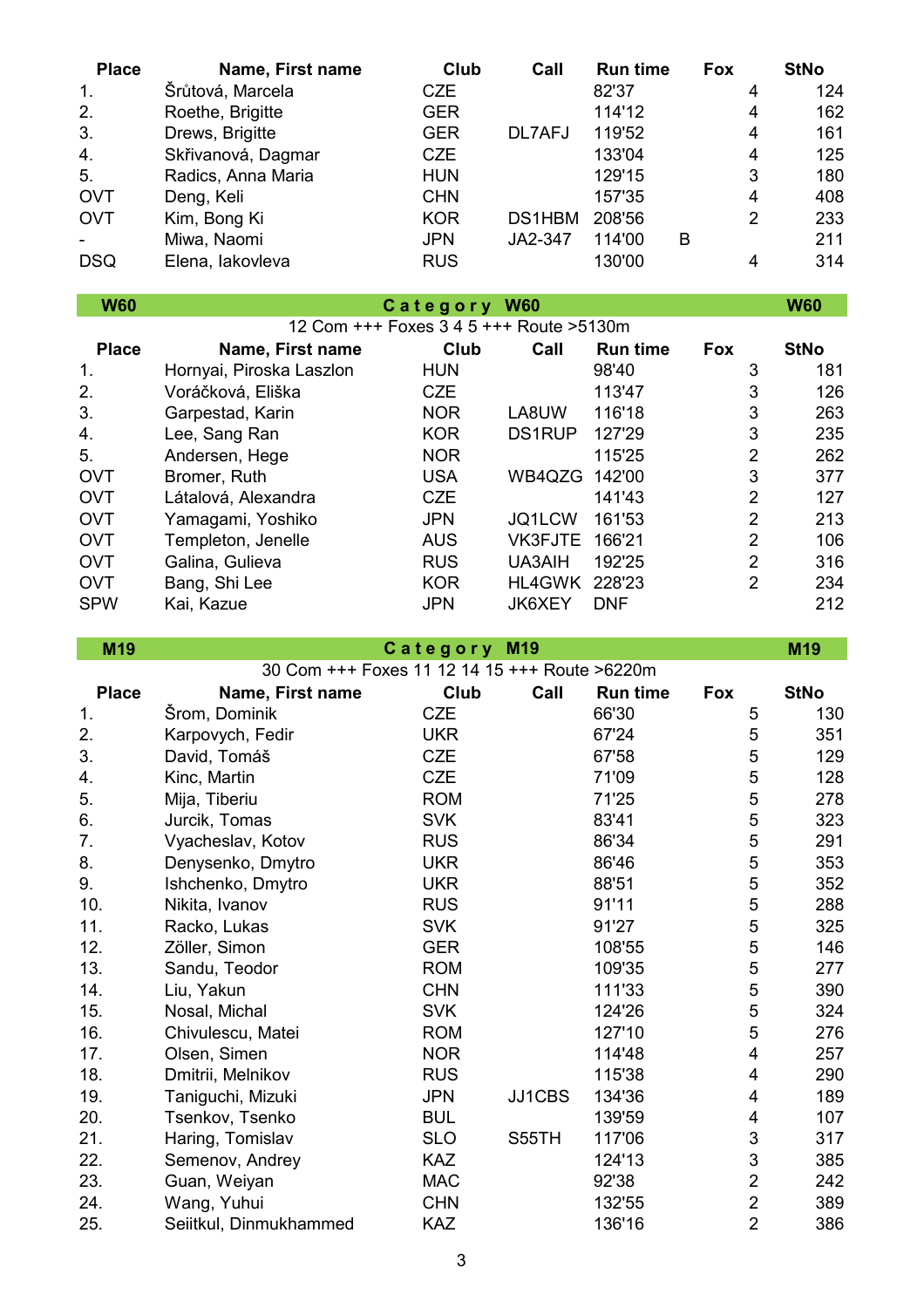| <b>OVT</b> | Hao, Peihong   | <b>CHN</b> |         | 143'42 |   | 4             | 391 |
|------------|----------------|------------|---------|--------|---|---------------|-----|
| <b>OVT</b> | Yao, Yifeng    | MAC.       |         | 215'11 |   | $\mathcal{P}$ | 244 |
| <b>OVT</b> | Nemoto, Hibiki | <b>JPN</b> | JI1MDV  | 267'15 |   |               | 188 |
| $\sim$     | Luo, Zhuoyao   | MAC.       |         | 132'44 | в |               | 243 |
| <b>DSQ</b> | Ambo, Hiro     | <b>JPN</b> | JA7-311 | 162'47 |   |               | 187 |

| M21          |                                                  | Category M21 |                       |                 |                         | M21         |
|--------------|--------------------------------------------------|--------------|-----------------------|-----------------|-------------------------|-------------|
|              | 38 Com +++ Foxes 11 12 13 14 15 +++ Route >6720m |              |                       |                 |                         |             |
| <b>Place</b> | Name, First name                                 | <b>Club</b>  | Call                  | <b>Run time</b> | <b>Fox</b>              | <b>StNo</b> |
| 1.           | Oma, Jakub                                       | <b>CZE</b>   |                       | 61'06           | 6                       | 131         |
| 2.           | Hikl, Tomáš                                      | <b>CZE</b>   |                       | 61'12           | 6                       | 132         |
| 3.           | Bogdan, Rodionov                                 | <b>RUS</b>   |                       | 61'14           | 6                       | 285         |
| 4.           | Viskup, Peter                                    | <b>SVK</b>   |                       | 71'13           | 6                       | 328         |
| 5.           | Šimáček, Ondřej                                  | <b>CZE</b>   |                       | 73'53           | 6                       | 133         |
| 6.           | Alexandr, Raykov                                 | <b>RUS</b>   |                       | 75'56           | 6                       | 287         |
| 7.           | Ivanko, Oleksii                                  | <b>UKR</b>   |                       | 76'10           | 6                       | 354         |
| 8.           | Shtanko, Sergii                                  | <b>UKR</b>   |                       | 76'12           | 6                       | 355         |
| 9.           | Gaberc, Niko                                     | <b>SLO</b>   | S56SON                | 88'33           | 6                       | 318         |
| 10.          | Marchuk, Oleksandr                               | <b>UKR</b>   |                       | 88'58           | 6                       | 356         |
| 11.          | Cuninka, Jan                                     | <b>SVK</b>   |                       | 91'13           | 6                       | 326         |
| 12.          | Kosut, Martin                                    | <b>SVK</b>   |                       | 91'24           | 6                       | 327         |
| 13.          | Gutmann, Michael                                 | <b>GER</b>   |                       | 91'51           | 6                       | 147         |
| 14.          | Hergert, Alexander                               | <b>GER</b>   | DE1ADH                | 92'38           | 6                       | 148         |
| 15.          | Roman, Kuznetsov                                 | <b>RUS</b>   |                       | 92'57           | 6                       | 286         |
| 16.          | Körner, Ralph                                    | <b>GER</b>   |                       | 95'30           | 6                       | 149         |
| 17.          | Grosman, Jan                                     | <b>POL</b>   |                       | 96'59           | $6\phantom{1}$          | 265         |
| 18.          | Nasybulin, Eduard                                | <b>USA</b>   |                       | 101'40          | 6                       | 367         |
| 19.          | Niedźwiecki, Patryk                              | <b>POL</b>   |                       | 101'46          | $6\phantom{1}6$         | 266         |
| 20.          | Sirakov, Ivan                                    | <b>BUL</b>   |                       | 102'21          | 6                       | 108         |
| 21.          | Zhou, Yi                                         | <b>CHN</b>   |                       | 111'13          | 6                       | 395         |
| 22.          | Dai, Mingxuan                                    | <b>HKG</b>   |                       | 119'06          | 6                       | 166         |
| 23.          | Ruzgis, Kęstutis                                 | LTU          |                       | 123'46          | 6                       | 236         |
| 24.          | Ruuska, Kristian                                 | <b>AUS</b>   | <b>VK3FDAC 124'10</b> |                 | 6                       | 101         |
| 25.          | Szabo, Gabor                                     | <b>HUN</b>   |                       | 123'21          | 5                       | 173         |
| 26.          | Toivola, Janne                                   | <b>FIN</b>   | OH <sub>2</sub> GXN   | 133'50          | 5                       | 143         |
| 27.          | Natsag, Munkh-Erdene                             | <b>MGL</b>   |                       | 137'11          | 5                       | 414         |
| 28.          | Deptulski, Mateusz                               | <b>POL</b>   | <b>SP2KMH</b>         | 138'51          | $\overline{5}$          | 264         |
| 29.          | Štrman, Mitja                                    | <b>SLO</b>   | S56PPO                | 109'09          | 4                       | 319         |
| 30.          | Ogura, Shuichi                                   | <b>JPN</b>   | JH4EIY                | 125'35          | 4                       | 192         |
| 31.          | Miyoshi, Nobuyuki                                | <b>JPN</b>   | JH5LYW                | 133'29          | 4                       | 191         |
| 32.          | Mijiddorj, Munkhbaatar                           | <b>MGL</b>   |                       | 116'28          | 3                       | 415         |
| 33.          | Li, Xidong                                       | <b>HKG</b>   |                       | 133'31          | $\overline{\mathbf{c}}$ | 167         |
| <b>OVT</b>   | Meldebek, Aidos                                  | <b>KAZ</b>   |                       | 141'56          | 5                       | 384         |
| <b>OVT</b>   | Saintur, Byamba-Erdene                           | <b>MGL</b>   |                       | 161'20          | 3                       | 254         |
|              | Yang, Guang                                      | <b>CHN</b>   |                       | 75'59           | B                       | 394         |
|              | Korkimbay, Sherkhan                              | <b>KAZ</b>   |                       | 101'26          | B                       | 383         |
|              | Bando, Hideyasu                                  | <b>JPN</b>   | JR5PVC                | 143'55          | B                       | 190         |

| <b>M40</b>   | Category M40                                   |            |      |                 |            |             |  |  |
|--------------|------------------------------------------------|------------|------|-----------------|------------|-------------|--|--|
|              | 32 Com +++ Foxes 11 12 13 14 +++ Route > 5880m |            |      |                 |            |             |  |  |
| <b>Place</b> | Name, First name                               | Club       | Call | <b>Run time</b> | <b>Fox</b> | <b>StNo</b> |  |  |
| $1_{-}$      | Gniedov, Volodymyr                             | UKR        |      | 58'06           | 5          | 357         |  |  |
| 2.           | Šindelka, Antonín                              | CZE.       |      | 61'00           | 5          | 135         |  |  |
| 3.           | Alekseii, Goncharov                            | <b>RUS</b> |      | 66'20           | 5          | 307         |  |  |
| 4.           | Davydenko, lurii                               | UKR        |      | 66'37           | 5          | 360         |  |  |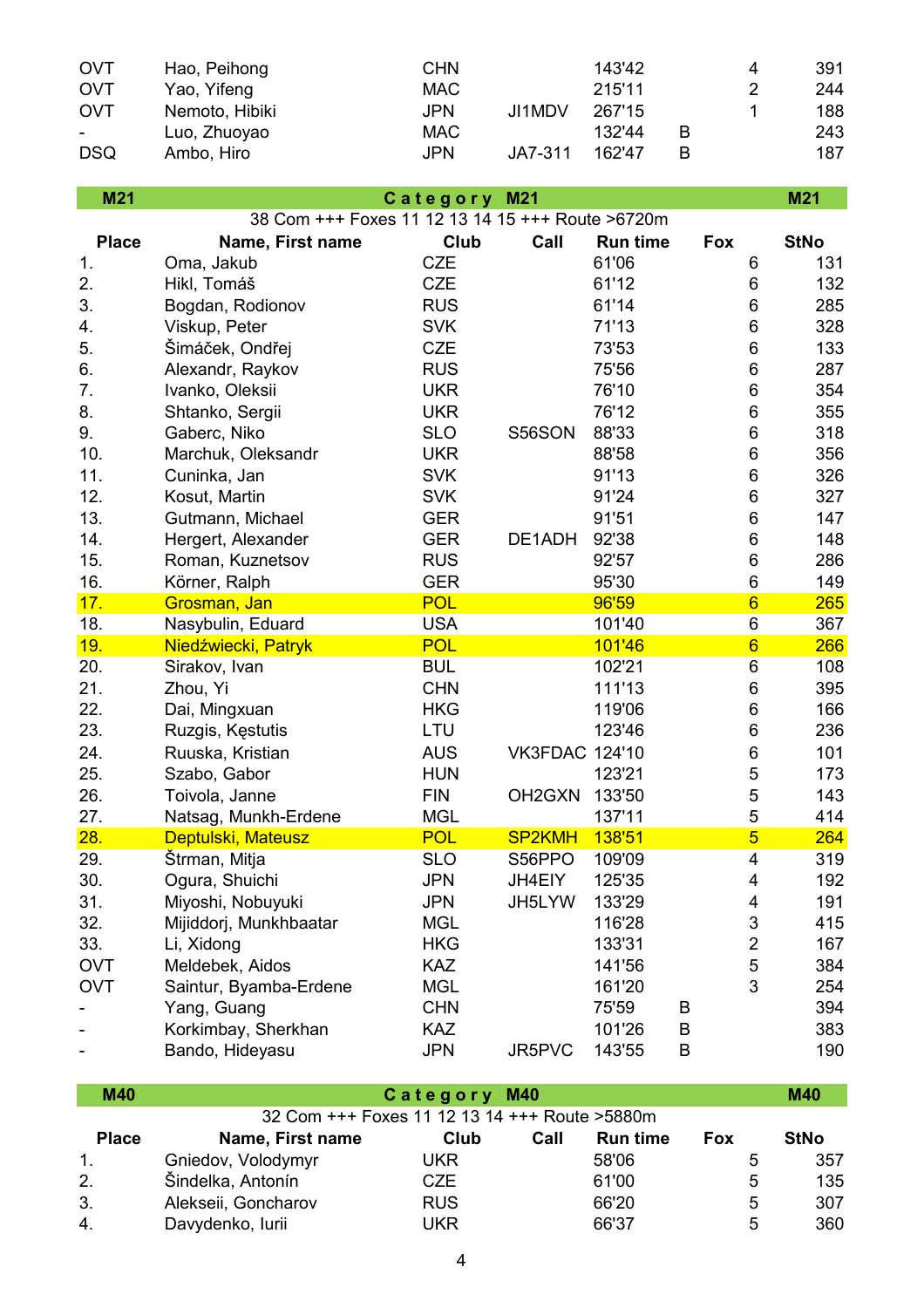| 5.         | Vladislav, Kasymov     | <b>RUS</b> |                                 | 68'52  | 5               | 300 |
|------------|------------------------|------------|---------------------------------|--------|-----------------|-----|
| 6.         | Redka, Maksym          | <b>UKR</b> |                                 | 73'29  | 5               | 359 |
| 7.         | Eduard, Godunov        | <b>RUS</b> |                                 | 77'50  | 5               | 299 |
| 8.         | Pastor, Kai            | <b>GER</b> | DG0YT                           | 84'18  | 5               | 151 |
| 9.         | Mucsi, Mihaly          | <b>HUN</b> |                                 | 86'33  | 5               | 174 |
| 10.        | <b>Kubisiak, Marek</b> | <b>POL</b> |                                 | 92'46  | $5\overline{)}$ | 267 |
| 11.        | Harker, Kenneth        | <b>USA</b> | WM <sub>5R</sub>                | 97'24  | 5               | 369 |
| 12.        | Saito, Toshiyuki       | <b>JPN</b> | JN2LPL                          | 99'09  | 5               | 195 |
| 13.        | Park, Chong Kyoung     | <b>KOR</b> | DS1MFC                          | 112'32 | 5               | 219 |
| 14.        | Öberg, Magnus          | <b>SWE</b> | SA5MOG                          | 123'02 | 5               | 335 |
| 15.        | Žnidarič, Andrej       | <b>SLO</b> | S56LLB                          | 133'13 | 5               | 320 |
| 16.        | Burkhead, Joseph       | <b>USA</b> |                                 | 137'43 | 5               | 368 |
| 17.        | Klíž, Michal           | <b>CZE</b> |                                 | 111'39 | 4               | 134 |
| 18.        | Lehtosaari, Kimmo      | <b>FIN</b> | OH2JKU                          | 128'53 | 4               | 145 |
| 19.        | Qian, Guangwu          | <b>CHN</b> |                                 | 96'04  | 3               | 401 |
| 20.        | Wiśniewski, Dariusz    | <b>POL</b> |                                 | 119'33 | $\overline{3}$  | 268 |
| 21.        | Dorjjugder, Ganbat     | <b>MGL</b> |                                 | 127'03 | 3               | 256 |
| 22.        | Skrop, Robert          | <b>HUN</b> |                                 | 129'30 | 3               | 175 |
| 23.        | Ishikawa, Tomomichi    | <b>JPN</b> | JL2THY                          | 123'35 | $\overline{2}$  | 193 |
| 24.        | Sin, Chan Six          | <b>KOR</b> | DS1EMC                          | 133'49 | 1               | 220 |
| <b>OVT</b> | Kirves, Petri          | <b>FIN</b> | OH <sub>2</sub> KH <sub>X</sub> | 142'56 | 5               | 144 |
| <b>OVT</b> | Kim, Yun Gi            | <b>KOR</b> | DS1HVZ                          | 157'18 | 5               | 218 |
| <b>OVT</b> | Lukats, Antti          | <b>EST</b> |                                 | 183'34 | 5               | 139 |
| <b>OVT</b> | Yuan, Qimu             | <b>CHN</b> |                                 | 185'53 | $\mathfrak{S}$  | 399 |
| <b>OVT</b> | Zhou, Jinsu            | <b>CHN</b> |                                 | 186'33 | 3               | 400 |
| <b>OVT</b> | Kikuichi, Yoshifumi    | <b>JPN</b> | JF3KRL                          | 172'14 | $\overline{2}$  | 194 |
| <b>DSQ</b> | Cherniavsky, Sergey    | <b>GER</b> |                                 | 71'22  | 5               | 150 |
| <b>DSQ</b> | Borkhuu, Elbegbayar    | <b>MGL</b> |                                 | 141'06 | 3               | 255 |
|            |                        |            |                                 |        |                 |     |

**M50 M50 C a t e g o r y M50**

|              | 44 Com +++ Foxes 2 3 4 5 +++ Route > 5680m |            |                   |                 |                         |             |
|--------------|--------------------------------------------|------------|-------------------|-----------------|-------------------------|-------------|
| <b>Place</b> | Name, First name                           | Club       | Call              | <b>Run time</b> | Fox                     | <b>StNo</b> |
| 1.           | Yurii, Burda                               | <b>RUS</b> | R <sub>1</sub> MQ | 83'06           | 5                       | 304         |
| 2.           | Mareček, Jiří                              | <b>CZE</b> | OK2BWN            | 92'15           | 5                       | 136         |
| 3.           | Gede, Tarmo                                | <b>EST</b> |                   | 95'15           | 5                       | 140         |
| 4.           | Kuusik, Kalle                              | <b>EST</b> |                   | 97'02           | 5                       | 141         |
| 5.           | Brunner, Sandor                            | <b>HUN</b> |                   | 99'28           | 5                       | 176         |
| 6.           | Sletvold, Jon                              | <b>NOR</b> | LA9NGA            | 101'22          | 5                       | 259         |
| 7.           | Viktor, Romanov                            | <b>RUS</b> |                   | 104'36          | 5                       | 302         |
| 8.           | Afonkin, Vadim                             | <b>USA</b> |                   | 105'03          | 5                       | 370         |
| 9.           | Eduard, Kruchinin                          | <b>RUS</b> |                   | 108'42          | 5                       | 303         |
| 10.          | Mejevoi, Nicolai                           | <b>USA</b> |                   | 109'00          | 5                       | 371         |
| 11.          | Zelenskyi, Sergii                          | <b>UKR</b> |                   | 110'56          | 5                       | 343         |
| 12.          | Viira, Andres                              | <b>EST</b> |                   | 111'46          | 5                       | 142         |
| 13.          | Tsenkov, Viktor                            | <b>BUL</b> | LZ3NN             | 111'54          | 5                       | 109         |
| 14.          | Marcu, Adrian                              | <b>ROM</b> | <b>YO7LOI</b>     | 114'47          | 5                       | 279         |
| 15.          | Basys, Rimantas                            | LTU        |                   | 115'14          | 5                       | 237         |
| 16.          | Kaiser, Markus                             | <b>GER</b> |                   | 117'20          | 5                       | 154         |
| 17.          | Eichler, Gerald                            | <b>GER</b> | DL1DSR            | 123'16          | 5                       | 153         |
| 18.          | Lee, Gun Chun                              | <b>KOR</b> | HL2WVO            | 123'21          | 5                       | 223         |
| 19.          | Olsen, Svein                               | <b>NOR</b> | LA6KCA            | 124'26          | 5                       | 258         |
| 20.          | Babeu, Pavel                               | <b>ROM</b> | YO9TW             | 138'10          | 5                       | 412         |
| 21.          | lakymenko, Vitalii                         | <b>UKR</b> |                   | 138'17          | 5                       | 361         |
| 22.          | Deptulski, Tomasz                          | <b>POL</b> | <b>SP2RIP</b>     | 117'34          | $\overline{4}$          | 269         |
| 23.          | Mokrý, Pavel                               | <b>CZE</b> | OK2PMA            | 117'55          | $\overline{\mathbf{4}}$ | 137         |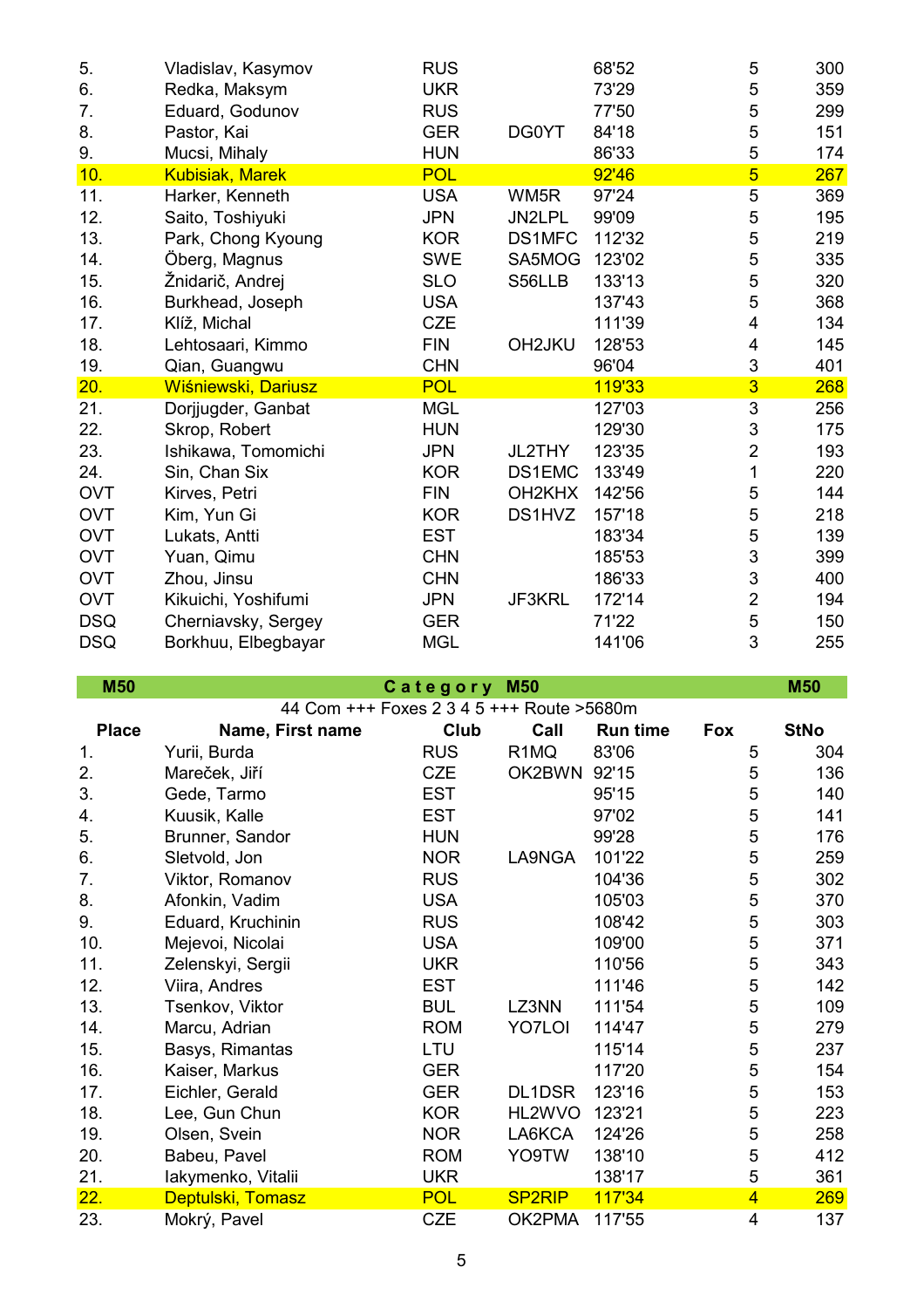| 24.        | Kovacs, Attila Gabor | <b>HUN</b> |               | 124'24     |   | 4              | 182 |
|------------|----------------------|------------|---------------|------------|---|----------------|-----|
| 25.        | Moravszki, Janos     | <b>HUN</b> |               | 125'42     |   | 4              | 184 |
| 26.        | Shimizu, Shigeru     | <b>JPN</b> | 7M3RMD        | 129'19     |   | 4              | 198 |
| 27.        | Bishop, Robin        | <b>GBR</b> | RS21344       | 133'32     |   | 4              | 163 |
| 28.        | Marriott, John       | <b>GBR</b> | <b>MOOJM</b>  | 139'10     |   | 4              | 164 |
| 29.        | Drews, Christian     | <b>GER</b> | DL7APD        | 124'24     |   | 3              | 152 |
| 30.        | Qi, Jihui            | <b>HKG</b> |               | 126'06     |   | 3              | 380 |
| 31.        | Wright, Bill         | <b>USA</b> | WB6CMD        | 127'01     |   | 3              | 372 |
| 32.        | Hu, Liming           | <b>MAC</b> |               | 115'01     |   | $\overline{2}$ | 245 |
| 33.        | Lindell, Henrik      | <b>SWE</b> |               | 121'31     |   | 2              | 336 |
| 34.        | Zhao, Dahong         | <b>HKG</b> |               | 135'34     |   | 2              | 381 |
| <b>OVT</b> | Nishihara, Tatsuo    | <b>JPN</b> | JA0QBY        | 144'11     |   | 5              | 197 |
| <b>OVT</b> | Shuman, Oleg         | <b>UKR</b> |               | 146'15     |   | 5              | 362 |
| <b>OVT</b> | Kim, Young Ho        | <b>KOR</b> | DS2RDO        | 177'56     |   | 4              | 221 |
| <b>OVT</b> | Ishizuka, Akira      | <b>JPN</b> | <b>JA0PZC</b> | 146'53     |   | 3              | 196 |
| <b>OVT</b> | Látal, Miroslav      | <b>CZE</b> | OK2LMX        | 152'59     |   | 3              | 138 |
| <b>OVT</b> | Wang, Weizhu         | <b>CHN</b> |               | 182'17     |   | 3              | 407 |
| <b>OVT</b> | Li, Hui              | <b>CHN</b> |               | 198'29     |   | 3              | 405 |
| <b>OVT</b> | Kim, Seong Ju        | <b>KOR</b> | DS3MBB        | 171'45     |   | $\overline{2}$ | 222 |
|            | Qian, Dajun          | <b>CHN</b> |               | 135'04     | B |                | 406 |
| <b>DSQ</b> | Skudrickas, Algirdas | LTU        |               | <b>DNF</b> |   |                | 238 |
|            |                      |            |               |            |   |                |     |

| <b>M60</b>   |                                         | Category M60 |               |                 |                         | <b>M60</b>  |
|--------------|-----------------------------------------|--------------|---------------|-----------------|-------------------------|-------------|
|              | 30 Com +++ Foxes 2 4 5 +++ Route >5410m |              |               |                 |                         |             |
| <b>Place</b> | Name, First name                        | Club         | Call          | <b>Run time</b> | <b>Fox</b>              | <b>StNo</b> |
| 1.           | Chermen, Guliev                         | <b>RUS</b>   | UA3BL         | 71'24           | 4                       | 306         |
| 2.           | Dons, Christian                         | <b>NOR</b>   | LA5OQ         | 83'29           | 4                       | 260         |
| 3.           | Ivanchykhin, Mykola                     | <b>UKR</b>   |               | 91'12           | 4                       | 363         |
| 4.           | Maršalka, Arūnas                        | LTU          | LY4FOX        | 99'55           | 4                       | 239         |
| 5.           | Nagy, Gyorgy                            | <b>HUN</b>   | HA3PA         | 105'51          | $\overline{\mathbf{4}}$ | 186         |
| 6.           | Zbigniew, Madrzynski                    | <b>POL</b>   | <b>SP2JNK</b> | 105'55          | $\overline{4}$          | 270         |
| 7.           | Ljungström, Peter                       | <b>SWE</b>   | SM5KMU        | 111'41          | 4                       | 338         |
| 8.           | Wittek, Claus-Dieter                    | <b>GER</b>   | DF8QJ         | 115'43          | 4                       | 157         |
| 9.           | Nagy, Bela                              | <b>HUN</b>   | HA8BE         | 119'47          | 4                       | 185         |
| 10.          | Ono, Masao                              | <b>JPN</b>   | JR1EYZ        | 122'31          | 4                       | 201         |
| 11.          | Haugaard-Pedersen, Peder                | <b>SWE</b>   | <b>SM0GNS</b> | 123'43          | 4                       | 337         |
| 12.          | Roethe, Nicholas                        | CAN          | DF1FO         | 121'43          | 3                       | 113         |
| 13.          | Sollie, Øivind                          | <b>NOR</b>   | LA1KP         | 126'09          | 3                       | 261         |
| 14.          | Palmquist, Jan                          | <b>SWE</b>   | SM5FUG        | 128'30          | 3                       | 339         |
| 15.          | Matsushima, Kenichi                     | <b>JPN</b>   | JG1DGC        | 132'44          | 3                       | 200         |
| 16.          | Iurii, Sudnik                           | <b>RUS</b>   |               | 133'11          | 3                       | 308         |
| 17.          | Huberman, Joseph                        | <b>USA</b>   | K5JGH         | 133'31          | 3                       | 373         |
| 18.          | Höfner, Bernd                           | <b>GER</b>   | DL1AQ         | 83'08           | $\overline{c}$          | 156         |
| 19.          | Laszlo, Karoly                          | <b>HUN</b>   |               | 107'09          | $\overline{2}$          | 183         |
| 20.          | Kim, Jong Mo                            | <b>KOR</b>   | <b>DS1CJK</b> | 128'31          | $\overline{2}$          | 225         |
| <b>OVT</b>   | Žukauskas, Artūras                      | LTU          | LY5FOX        | 141'51          | $\overline{\mathbf{4}}$ | 240         |
| <b>OVT</b>   | Namgung, Kuhn                           | <b>KOR</b>   | HL2DDS        | 172'13          | 4                       | 226         |
| <b>OVT</b>   | Yury, Nurgaliev                         | <b>RUS</b>   | RW9WS         | 140'35          | 3                       | 310         |
| <b>OVT</b>   | Kanamaru, Yoshikazu                     | <b>JPN</b>   | JH6AAM        | 141'11          | 3                       | 199         |
|              |                                         |              | VK3WW         |                 |                         |             |
| <b>OVT</b>   | Bramham, John                           | <b>AUS</b>   | W             | 151'42          | $\overline{2}$          | 102         |
| <b>OVT</b>   | Cole, Peter                             | <b>AUS</b>   | VK3ADY        | 153'00          | $\overline{2}$          | 103         |
| <b>OVT</b>   | Lou, Guojun                             | <b>CHN</b>   |               | 180'51          | $\overline{2}$          | 409         |
| <b>OVT</b>   | Fan, Qingren                            | <b>CHN</b>   |               | 184'58          | $\overline{2}$          | 410         |
| <b>OVT</b>   | Cho, Dong Ik                            | <b>KOR</b>   | HL4GWB        | 223'04          | 1                       | 224         |